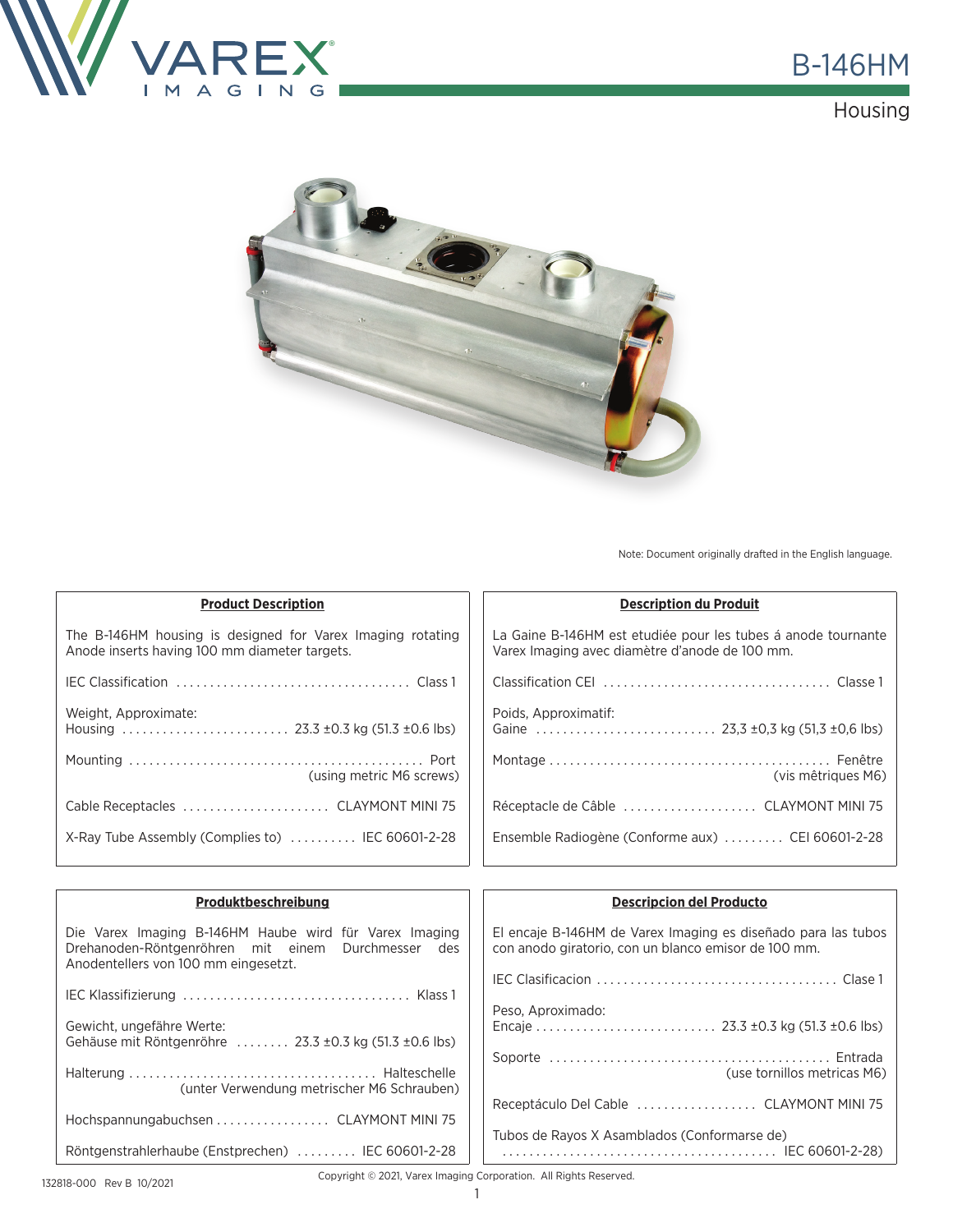

| <b>Product Description</b>                                                                                                                                    |
|---------------------------------------------------------------------------------------------------------------------------------------------------------------|
|                                                                                                                                                               |
| Maximum X-Ray Tube Assembly Heat Content 1,750 kJ (2,450 kHU)                                                                                                 |
| Nominal Continuous Input Power1000 Watts - IEC 60613:2010<br>2 Liters/minute, 20°C to 40°C fluid                                                              |
|                                                                                                                                                               |
| X-Ray Tube Assembly<br>Permanent Filtration  1.0 mm AI/75 kV IEC 60522/1999                                                                                   |
| Loading Factors for Leakage Radiation  125 kV, 8.0 mA                                                                                                         |
| Temperature Limits for Storage and Transport  - 20°C to +75°C                                                                                                 |
| Thermal Switch $\ldots$ , $\ldots$ , $\ldots$ , $\ldots$ , Rating - 7A @ 120Vac or 30 Vdc max.<br>Normally Closed  Opens @ 85°C $\pm$ 3.9°C (185°F $\pm$ 7°F) |

| <b>Description du Produit</b>                                                                                                                |  |  |
|----------------------------------------------------------------------------------------------------------------------------------------------|--|--|
|                                                                                                                                              |  |  |
|                                                                                                                                              |  |  |
| Continue nominale Puissance d'entrée  1000 Watts - CEI 60613:2010<br>2 litres/minute, 20°C à 40°C fluide                                     |  |  |
|                                                                                                                                              |  |  |
| Ensemble Radiogène<br>Filtre non amovible 1.0 mm AI/75 kV CEI 60522/1999                                                                     |  |  |
| Technique de mesure du courant de fuite  125 kV, 8,0 mA                                                                                      |  |  |
| Limites de Température Pour le Transport et Pour L'Emmasinage:                                                                               |  |  |
| Interrupteur thermique  évaluation - 7 A $\circledR$ 120 V ca ou 30 V cc max.<br>Normalent fermé  Ouvre @ 85°C $\pm$ 3,9°C (185°F $\pm$ 7°F) |  |  |

| Produktbeschreibung                                               | <b>Descripcion del Producto</b>                                   |
|-------------------------------------------------------------------|-------------------------------------------------------------------|
|                                                                   |                                                                   |
|                                                                   |                                                                   |
|                                                                   |                                                                   |
| Wärmespeicherkapazitat des Gehäuses 1,750 kJ (2,450 kHU)          | Capacidad del almacenaje termal de encaje  1,750 kJ (2,450 kHU)   |
| Kontinuierliche Eingangs-Nennleistung  1000 Watt - IEC 60613:2010 | Potencia nominal de entrada continua  1000 Watts - IEC 60613:2010 |
| 2 Liter/Minute, 20°C - 40°C zu Flüssigkeit                        | 2 litros/minuto, 20°C a 40°C líquido                              |
|                                                                   |                                                                   |
| Röntgenstrahlers                                                  | Ensamblaje de Tubo de Rayos X                                     |
| Eigenfilterwert  1.0 mm Al/75 kV IEC 60522/1999                   | Filtración Permanente  1.0 mm AI/75 kV IEC 60522/1999             |
|                                                                   |                                                                   |
| Temperaturgrenzen für Aufbewahrung und Transport  -20°C zu +75°C  | Temperatura Limitada de Almacen y Transporte  -20°C a +75°C       |
|                                                                   |                                                                   |
|                                                                   |                                                                   |
| Thermoschalter Leistung - 7 A @ 120Vac order 30 Vdc max.          |                                                                   |
| Normalerweise geschlossenOffnet @ 85°C ±3.9°C (185°F ±7°F)        | Normalmente cerrado  Abre @ 85°C ±3.9°C (185°F ±7°F).             |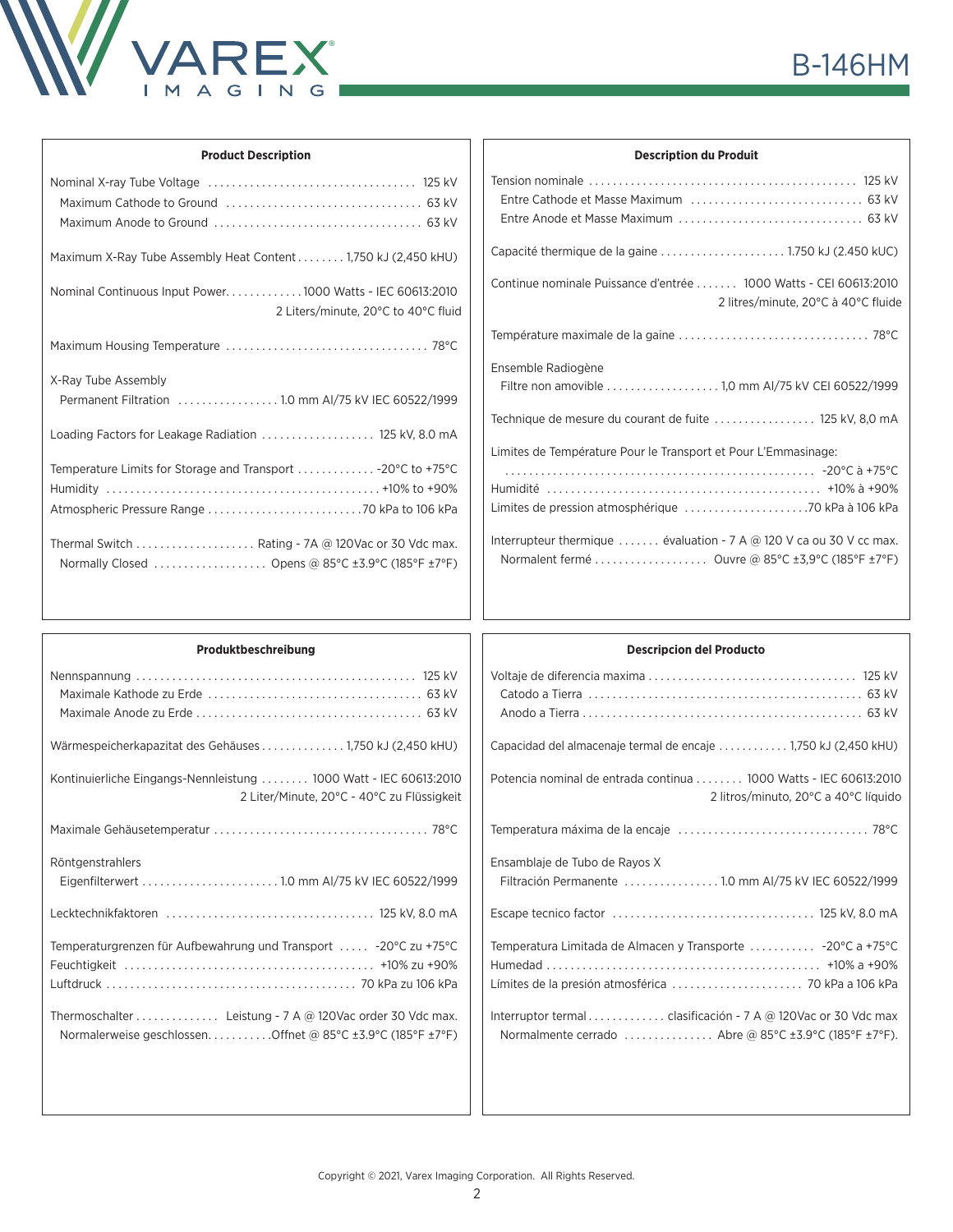

## **B-146HM**

Housing Outline Drawing Dessin d' Encombrement de la Gaine Masszeichnungen für dss Gehäuse Esquema Detallado del Encaje

Dimensions are for reference only Les dimensions sont pour la référence seulement Maße sind als nur Referenz Las dimensiones están para la referencia solamente









Common<br>-Neutre<br>-Neutral<br>-Común

-Large<br>Grand<br>Gross<br>Largo



Copyright © 2021, Varex Imaging Corporation. All Rights Reserved.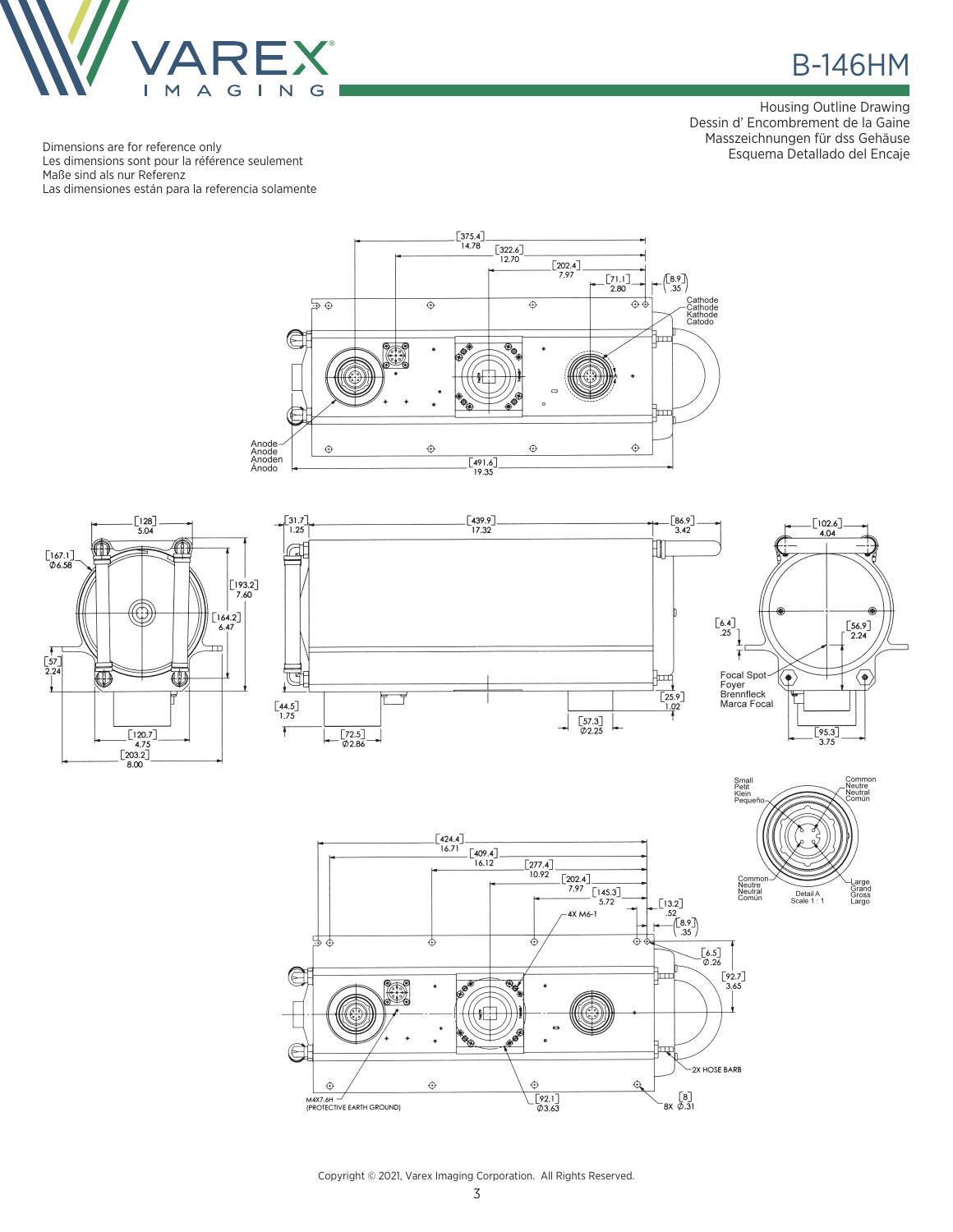

## **B-146HM**

Stator Ratings and Characteristics Spécificités et Caractéristiques du Stator Statornennleistungen und Merkmale Caracteristicas y Clarificacion de la Bovina

"R" Stators





| <b>Stator Drive Frequency</b>          |               |            | Stator "R"<br>"R" Stator<br>"R" Bovina |  |
|----------------------------------------|---------------|------------|----------------------------------------|--|
| Fréquence d'entraînement du stator     | <b>RPM</b>    | $2 - 3$    | $16 \Omega$                            |  |
| Statorantrieb Frequenz                 |               | $1 - 2$    | $66 \Omega$                            |  |
| Frecuencia de la impulsión del estator |               | $1 - 3$    | 50 $\Omega$                            |  |
| 50 Hz                                  | 2800 - 3000   | 180 Hz Cap | $6 \mu F$                              |  |
| 60 Hz                                  | 3400 - 3600   | 150 Hz Cap | $9 \mu F$                              |  |
| 150 Hz                                 | 8500 - 9000   | 60 Hz Cap  | $30 \mu F$                             |  |
| 180 Hz                                 | 9500 - 10.800 | 50 Hz Cap  | 43 µF                                  |  |

| <b>Stator Power:</b><br>Puissance du stator:<br>Time to full speed of the anode is a function of<br>Le temps nécessaire à la montée en pleine vitesse<br>est fonction de la puissance du démarreur et du<br>the power rating of the "starter" and the weight<br>diameter of the anode. The stator is rated for<br>poids/ diamétre del'anode. Le stator est prévus<br>regular speed and high speed starters. Time to full<br>pour une vitesse normale et pour une vitesse<br>rapide. Le temps de démarrage des tubes de la<br>speed of 102 mm (4 inch) anode series tubes is<br>between 1.3 and 2.0 seconds.<br>série 102 mm (4 pouces) anode se situe entre 1,3<br>et 2,0 secondes.<br>Immediately following high speed anode rotation,<br>the rotor speed must be reduced to 3600 r/min<br>Immédiatement aprés la rotation à 3600 t/min ou<br>moins en 10 secondes en utilisant un système de<br>or less within 10 seconds using a suitable dynamic<br>braking device.<br>freinage dynamique approprié.<br>Pas plus de deux demarrages rapides par minute<br>No more than two high speed starts per minute<br>are permissible. The starting voltage must never<br>sont autorisés. La tension de démarrage ne doit<br>exceed 600 volts rms.<br>jamais excéder 600 volts rms. | Statorleistung:<br>Die Zeitspanne bis zur vollen Geschwindigkeit<br>des Anodentellers ist eine Funktion aus der<br>Nennleistung des Anlaufgerätes und Gewichtes<br>bzw. Durchmessers des Tellers. Der Stator ist für<br>hoch- und normaltourigen Betrieb ausgelegt.<br>Die Anlaufzeit bis zur maximalen Drehzahl<br>des Anodentellers der 102 mm (4") Anoden<br>Röntgenröhren liegt zwischen 1.3 und 2.0<br>Sekunden.<br>Verwendung<br>geeigneten<br>Unter<br>einer<br>Anogenbremse muß<br>Drehzahl<br>nach<br>die<br>hochtourigem Betrieb unmittelbar auf weniger als<br>3.600 U/min reduziert werden.<br>Es sind nicht mehr als zwei Hochleistungsstarts pro<br>Minute zulässig. Die Anlaufspannung darf hiebei<br>600 Volt nicht überschreiten. | Poder de la Bovina:<br>La velocidad maxima del anodo giratorio es<br>obtenida por el poder del arrancador y es<br>relacionado con el peso y diametro del anodo. La<br>bovina es usadas con velocidad regular y velocidad<br>alta al principio. Toma entre 1.3 y 2.0 segundos<br>para obtener la velocidad alta del anodo giratorio<br>para las tubos la serie de 102 mm (4") anodo.<br>Immediatamente despues de obtener la velocidad<br>alta del anodo giratario, la velocidad del rotador<br>debe der reducida a 3600 r/min ó menos en 10<br>segundos usado un sistema dunamico y apropiado<br>para reducir la velocidad.<br>El rotador no debe ser expuesto a velocidades<br>altas no mas de dos (2) veces por minuto. El<br>voltaje inicial no debe excedir 600 voltios rms. |
|------------------------------------------------------------------------------------------------------------------------------------------------------------------------------------------------------------------------------------------------------------------------------------------------------------------------------------------------------------------------------------------------------------------------------------------------------------------------------------------------------------------------------------------------------------------------------------------------------------------------------------------------------------------------------------------------------------------------------------------------------------------------------------------------------------------------------------------------------------------------------------------------------------------------------------------------------------------------------------------------------------------------------------------------------------------------------------------------------------------------------------------------------------------------------------------------------------------------------------------------------------------------------|----------------------------------------------------------------------------------------------------------------------------------------------------------------------------------------------------------------------------------------------------------------------------------------------------------------------------------------------------------------------------------------------------------------------------------------------------------------------------------------------------------------------------------------------------------------------------------------------------------------------------------------------------------------------------------------------------------------------------------------------------|----------------------------------------------------------------------------------------------------------------------------------------------------------------------------------------------------------------------------------------------------------------------------------------------------------------------------------------------------------------------------------------------------------------------------------------------------------------------------------------------------------------------------------------------------------------------------------------------------------------------------------------------------------------------------------------------------------------------------------------------------------------------------------|
|------------------------------------------------------------------------------------------------------------------------------------------------------------------------------------------------------------------------------------------------------------------------------------------------------------------------------------------------------------------------------------------------------------------------------------------------------------------------------------------------------------------------------------------------------------------------------------------------------------------------------------------------------------------------------------------------------------------------------------------------------------------------------------------------------------------------------------------------------------------------------------------------------------------------------------------------------------------------------------------------------------------------------------------------------------------------------------------------------------------------------------------------------------------------------------------------------------------------------------------------------------------------------|----------------------------------------------------------------------------------------------------------------------------------------------------------------------------------------------------------------------------------------------------------------------------------------------------------------------------------------------------------------------------------------------------------------------------------------------------------------------------------------------------------------------------------------------------------------------------------------------------------------------------------------------------------------------------------------------------------------------------------------------------|----------------------------------------------------------------------------------------------------------------------------------------------------------------------------------------------------------------------------------------------------------------------------------------------------------------------------------------------------------------------------------------------------------------------------------------------------------------------------------------------------------------------------------------------------------------------------------------------------------------------------------------------------------------------------------------------------------------------------------------------------------------------------------|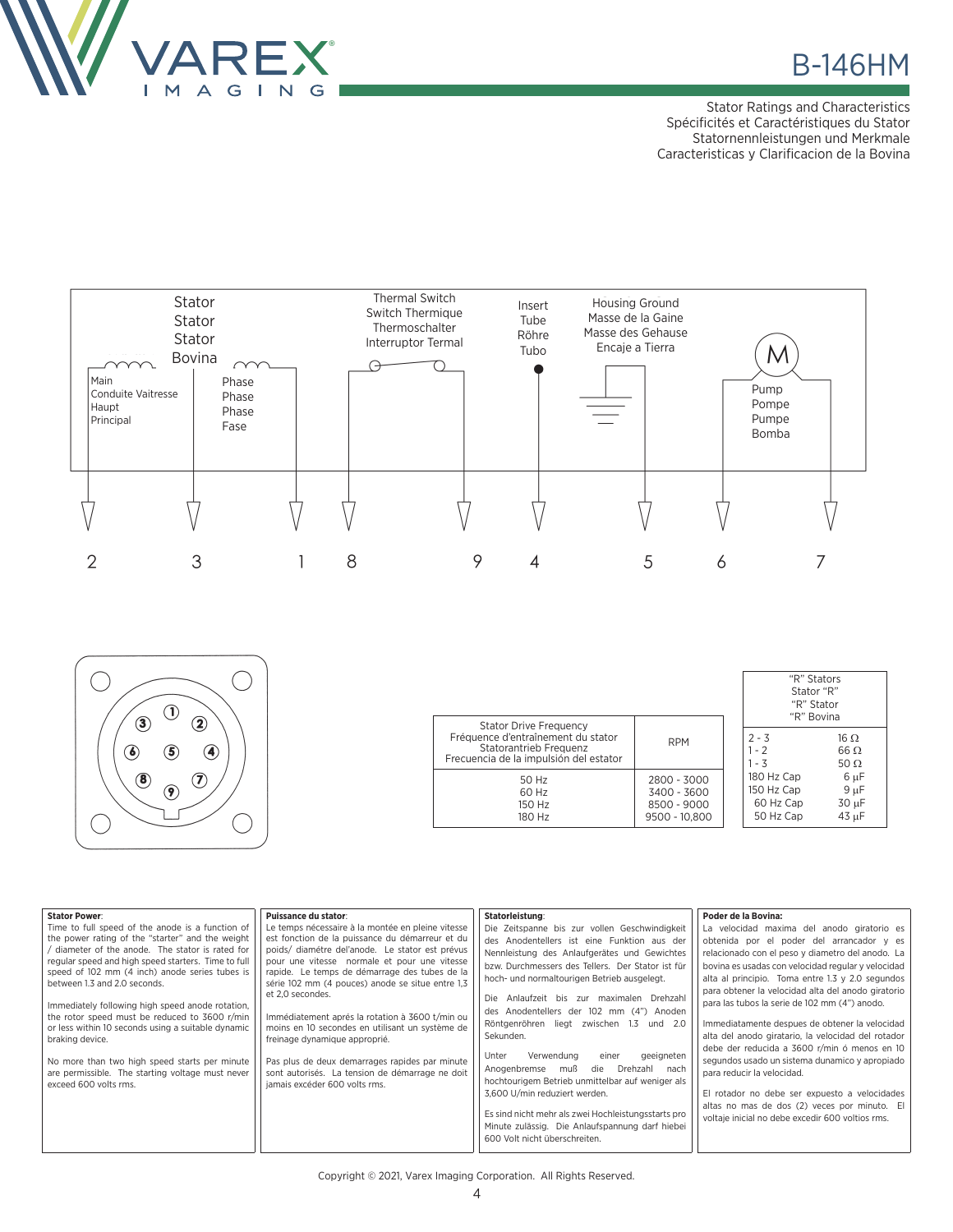

**B-146HM** 

X-ray Tube Assembly Heating and Cooling Curve Abaque de Échauffement Refroidissement de l'ensemble Röntgenstrahler Erwärmungs- und Abkühlkurven Curvas de calentamiento / enfriamento de la unidad radiogena



## **X-Ray Tube Assembly Heating and Cooling Curves**





| Note:                                                                                                                                                | <b>Remarque:</b>                                                                                                                                                                           | Anmerkungen:                                                                                                                                                                                    | Nota:                                                                                                                                                                            |
|------------------------------------------------------------------------------------------------------------------------------------------------------|--------------------------------------------------------------------------------------------------------------------------------------------------------------------------------------------|-------------------------------------------------------------------------------------------------------------------------------------------------------------------------------------------------|----------------------------------------------------------------------------------------------------------------------------------------------------------------------------------|
| Heat inputs into housing include tube                                                                                                                | L'apport calorifique dans la gaine incult                                                                                                                                                  | Die Wärmeskurven berücksichtigen die                                                                                                                                                            | La energia del encaje incluye el poder del                                                                                                                                       |
| power, filament power, and stator power.                                                                                                             | la puissance du tube, du filament et du                                                                                                                                                    | Verlustleistung aus der Anode, der Kathode                                                                                                                                                      | tubo, el poder del filamento y el poder de la                                                                                                                                    |
| Heating curves based on no restrictions of                                                                                                           | stator. Courbes d'échauffement basées sur                                                                                                                                                  | und des Stators. Die Heizkurven basieren                                                                                                                                                        | bovina. Las curvas de calentamiento no son                                                                                                                                       |
| natural convection around tube housing                                                                                                               | une circulation d'air naturelle sans entrave                                                                                                                                               | auf keinerlei Einschränkung der natürlichen                                                                                                                                                     | afectadas por el calor natural creado en la                                                                                                                                      |
| assembly.                                                                                                                                            | autour de l'ensemble gaine-tube.                                                                                                                                                           | Konvektion aus<br>der<br>Umaebuna<br>der                                                                                                                                                        | narte exterior del encaie.                                                                                                                                                       |
| Cooling performance measured with 25%<br>propylene glycol and water at 2 liters<br>per minute. Use an inhibitor to prevent<br>corrosive of aluminum. | L'exécution de refroidissement a mesuré<br>avec de l'eau le givcol et de propylène de<br>25% à 2 litres par minute. Employez un<br>inhibiteur pour empêcher le corrosif de<br>l'aluminium. | Strahlerhaube.<br>Abkühlende<br>Leistung<br>25%<br>maß<br>mit<br>Propylenglykol und -wasser bei 2 Litern<br>pro Minute. Benutzen Sie ein Hemmnis, um<br>Ätzmittel des Aluminiums zu verhindern. | El funcionamiento que se refrescaba midió<br>con glicol y agua del propylene del 25% en<br>2 litros por minuto. Utilice un inhibidor para<br>prevenir el corrosivo del aluminio. |

## Copyright © 2021, Varex Imaging Corporation. All Rights Reserved.